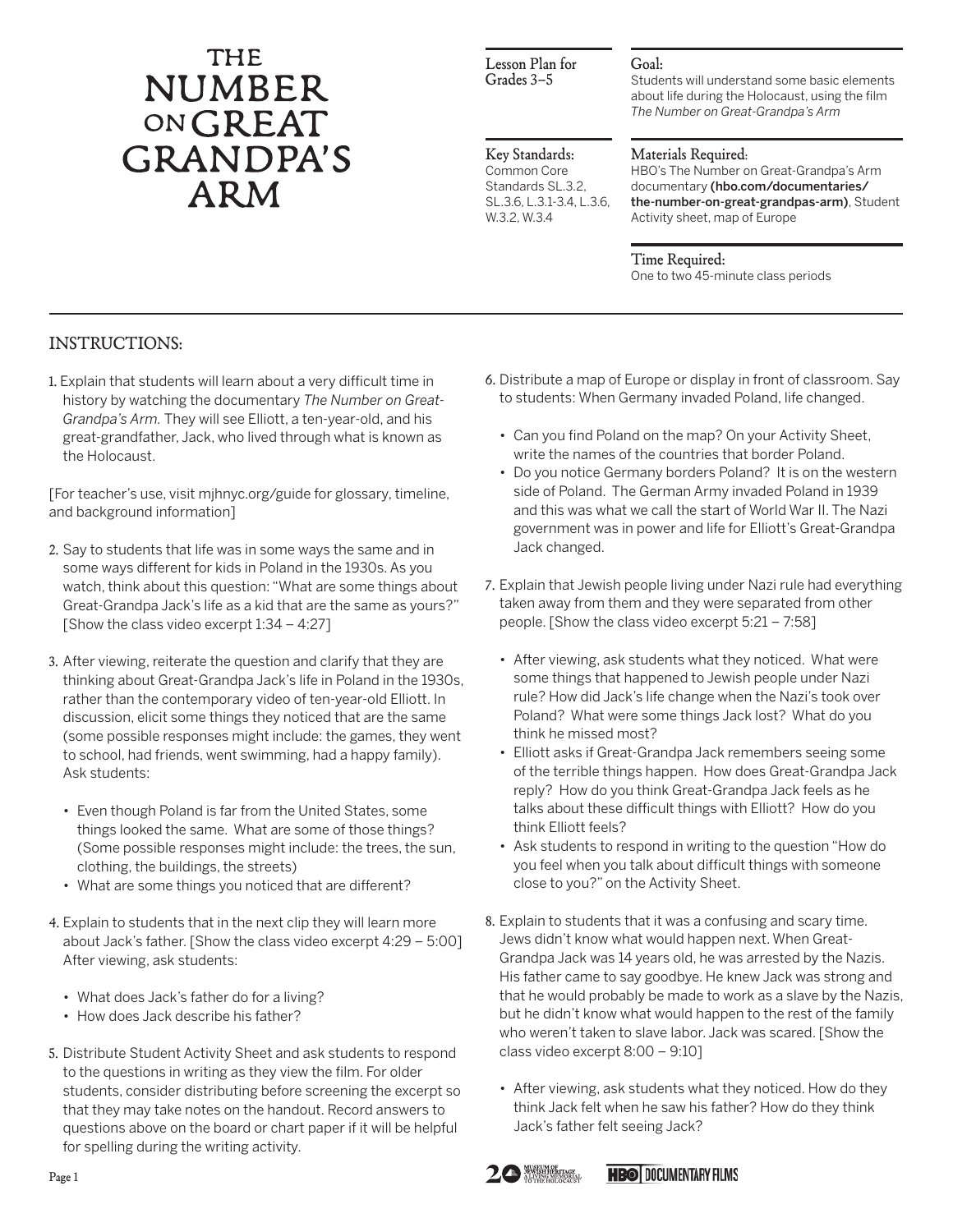#### **THE NUMBER** ONGREAT **GRANDPA'S** ARM

- 9. Explain to students that Jews were sent away to concentration camps, where they had to do slave labor. [Show the class video excerpt 10:35 – 11:32]
	- After viewing, ask students what they noticed. What are some things that happened to Jewish people in concentration camps?
	- Ask students to partner with someone and explain what they understood about Jack's father sending him the hat with the money hidden inside when Jack was in the concentration camp. Have some students share and correct any misunderstandings.
- 10. Explain to students that some Jews had numbers tattooed on their arms when they arrived at the Auschwitz concentration camp, and that the Nazis used that number instead of their name. [Show the class the video excerpt 12:15-12:43]
	- After viewing, ask students what they noticed.
	- Why do you think the artist shows the people fading away, with just the numbers remaining?
	- How do you think Jack felt when they tattooed the number on his arm?
- 11. Explain to students that Germany lost the war and when World War II ended, all of the Jews who were in concentration camps, like Jack, or in hiding, were now free. Many of them left Europe because it was too painful to stay in the place where so many bad things had happened to them. Jack got married, came to the United States, and opened a fish store. [Show the class the video excerpt 15:25 – 16:05]
	- After viewing, ask students what they noticed.
	- What do you think liberation meant to Jack? What emotions do you think Jack had? (He was happy he was free, but heartbroken that his family did not survive and his home and possessions were gone.)
	- Why does Jack feed anyone who is hungry, whether they have money or not? What does the man mean when he says that Jack knows what it is like to be hungry?
	- Explain to students that Jack's story is an example of how one person whose freedom was taken away from him does what he can to relieve the suffering of others. He helps make the world a better place.
- 12. Explain to students that many people and Elliott and his family most of all – look up to his great-grandfather, Jack. [Show the class video excerpt 16:37 – 16:54]
	- What does Elliot mean when he says that Jack is his family's hero?
	- Do you have someone in your life who is your real-life hero? Why are they your hero?

# EXTENSION ACTIVITIES:

- 1. Interview an adult in your life about a time that they faced a challenge or struggle. What did they learn from it? What advice can they give you about facing challenging times?
- 2. View one of the other survivor interviews on the HBO website (hbo.com/documentaries/the-number-on-greatgrandpas-arm). Prepare a short presentation about that survivor, including an illustration of something they describe in their interview. Your presentation should also include the lesson the survivor passes along at the end of their interview.
- 3. Write a letter to Elliott or his Great-Grandpa Jack. Tell them your thoughts and feelings about their family history. Ask them any questions you have.

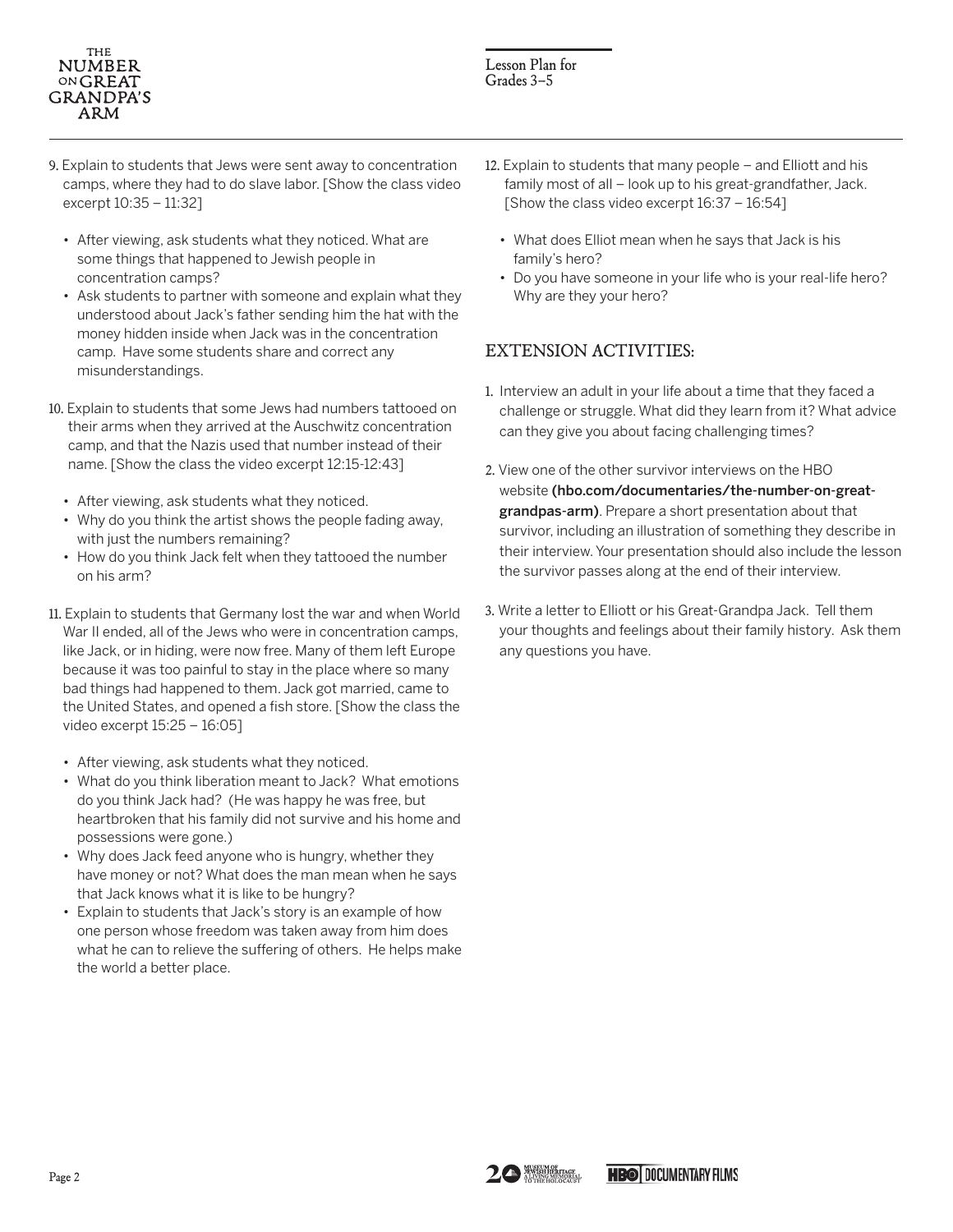# STUDENT ACTIVITY SHEET



| Map Activity                                           | Can you find Poland on the map? Write the names of the countries that border Poland.                                                |  |
|--------------------------------------------------------|-------------------------------------------------------------------------------------------------------------------------------------|--|
|                                                        |                                                                                                                                     |  |
| Rise of Hitler/<br>Nazis and Ghetto<br>$[5:21 - 7:58]$ | What were some things that happened to Jewish people under Nazi rule?                                                               |  |
|                                                        | Elliott asks if Great-Grandpa Jack remembers seeing some of the terrible things happen.<br>How does Great-Grandpa Jack reply?       |  |
|                                                        | How do you think Great-Grandpa Jack feels as he talks about these difficult things with<br>Elliott? How do you think Elliott feels? |  |
|                                                        | How do you feel when you talk about difficult things with someone close to you?                                                     |  |
|                                                        |                                                                                                                                     |  |
| Arrest<br>$[8:00 - 9:10]$                              | How do you think Jack felt when he saw his father?                                                                                  |  |
|                                                        | How do you think Jack's father felt when he saw Jack?                                                                               |  |
|                                                        |                                                                                                                                     |  |
|                                                        |                                                                                                                                     |  |